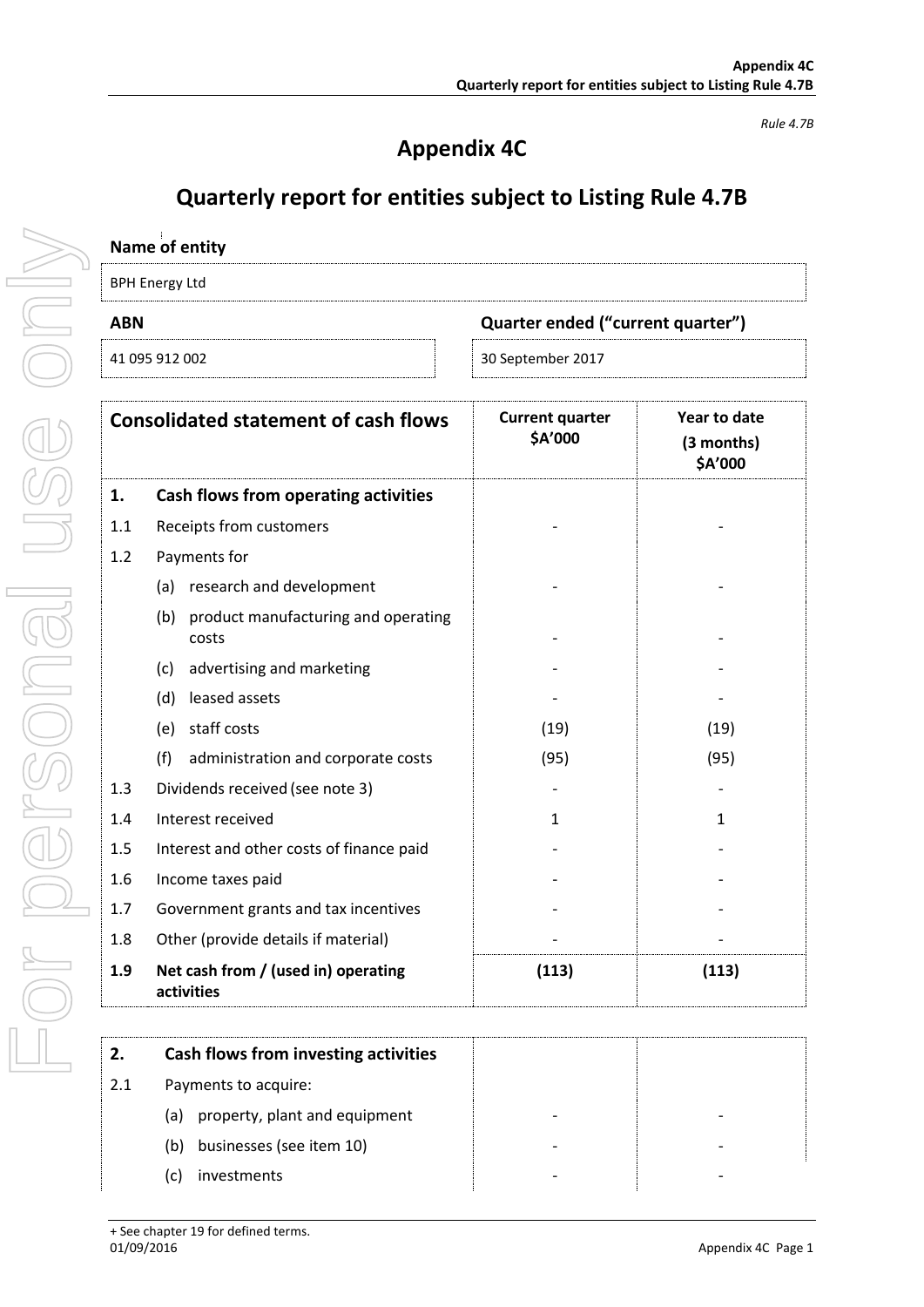|     | <b>Consolidated statement of cash flows</b>       | <b>Current quarter</b><br>\$A'000 | Year to date<br>(3 months)<br>\$A'000 |
|-----|---------------------------------------------------|-----------------------------------|---------------------------------------|
|     | intellectual property<br>(d)                      |                                   |                                       |
|     | (e)<br>other non-current assets                   |                                   |                                       |
| 2.2 | Proceeds from disposal of:                        |                                   |                                       |
|     | property, plant and equipment<br>(a)              |                                   |                                       |
|     | businesses (see item 10)<br>(b)                   |                                   |                                       |
|     | (c)<br>investments                                |                                   |                                       |
|     | (d)<br>intellectual property                      |                                   |                                       |
|     | other non-current assets<br>(e)                   |                                   |                                       |
| 2.3 | Cash flows from loans to other entities           | (3)                               | (3)                                   |
| 2.4 | Dividends received (see note 3)                   |                                   |                                       |
| 2.5 | Other (provide details if material)               |                                   |                                       |
| 2.6 | Net cash from / (used in) investing<br>activities | (3)                               | (3)                                   |

| 3.   | Cash flows from financing activities                                           |      |      |
|------|--------------------------------------------------------------------------------|------|------|
| 3.1  | Proceeds from issues of shares                                                 |      |      |
| 3.2  | Proceeds from issue of convertible notes                                       |      |      |
| 3.3  | Proceeds from exercise of share options                                        |      |      |
| 3.4  | Transaction costs related to issues of<br>shares, convertible notes or options |      |      |
| 3.5  | Proceeds from borrowings                                                       |      |      |
| 3.6  | Repayment of borrowings                                                        | (43) | (43) |
| 3.7  | Transaction costs related to loans and<br>borrowings                           |      |      |
| 3.8  | Dividends paid                                                                 |      |      |
| 3.9  | Other (provide details if material)                                            |      |      |
| 3.10 | Net cash from / (used in) financing<br>activities                              | (43) | (43) |

| 4.  | Net increase / (decrease) in cash and<br>cash equivalents for the period |       |       |
|-----|--------------------------------------------------------------------------|-------|-------|
| 4.1 | Cash and cash equivalents at beginning of<br>quarter/year to date        | 614   | 614   |
| 4.2 | Net cash from / (used in) operating<br>activities (item 1.9 above)       | (113) | (113) |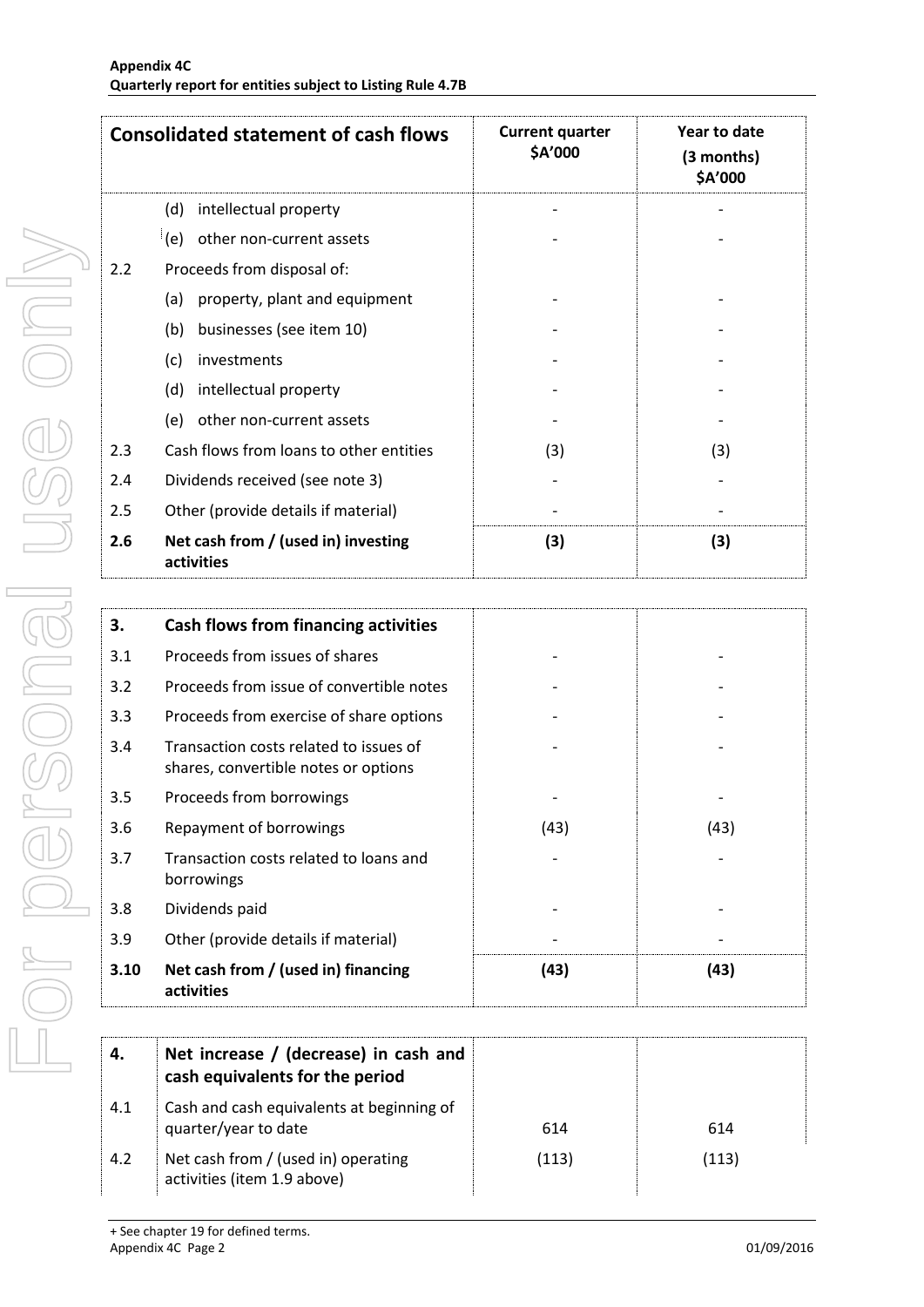|     | <b>Consolidated statement of cash flows</b>                         | <b>Current quarter</b><br>\$A'000 | Year to date<br>(3 months)<br>\$A'000 |
|-----|---------------------------------------------------------------------|-----------------------------------|---------------------------------------|
| 4.3 | Net cash from / (used in) investing<br>activities (item 2.6 above)  | (3)                               | (3)                                   |
| 4.4 | Net cash from / (used in) financing<br>activities (item 3.10 above) | (43)                              | (43)                                  |
| 4.5 | Effect of movement in exchange rates on<br>cash held                |                                   |                                       |
| 4.6 | Cash and cash equivalents at end of<br>quarter                      | 455                               | 455                                   |

| 5.  | Reconciliation of cash and cash<br>equivalents<br>at the end of the quarter (as shown in the<br>consolidated statement of cash flows) to<br>the related items in the accounts | <b>Current quarter</b><br>\$A'000 | <b>Previous quarter</b><br>\$A'000 |
|-----|-------------------------------------------------------------------------------------------------------------------------------------------------------------------------------|-----------------------------------|------------------------------------|
| 5.1 | <b>Bank balances</b>                                                                                                                                                          | 455                               | 614                                |
| 5.2 | Call deposits                                                                                                                                                                 |                                   |                                    |
| 5.3 | <b>Bank overdrafts</b>                                                                                                                                                        |                                   |                                    |
| 5.4 | Other (provide details)                                                                                                                                                       |                                   |                                    |
| 5.5 | Cash and cash equivalents at end of<br>quarter (should equal item 4.6 above)                                                                                                  | 455                               | 614                                |

| 6.  | Payments to directors of the entity and their associates                                                    | <b>Current quarter</b><br><b>\$A'000</b> |
|-----|-------------------------------------------------------------------------------------------------------------|------------------------------------------|
| 6.1 | Aggregate amount of payments to these parties included in<br>item $1.2$                                     | (19)                                     |
| 6.2 | Aggregate amount of cash flow from loans to these parties<br>included in item 2.3                           |                                          |
| 6.3 | Include below any explanation necessary to understand the transactions included in<br>items $6.1$ and $6.2$ |                                          |
|     | Fee payments to Managing Director                                                                           |                                          |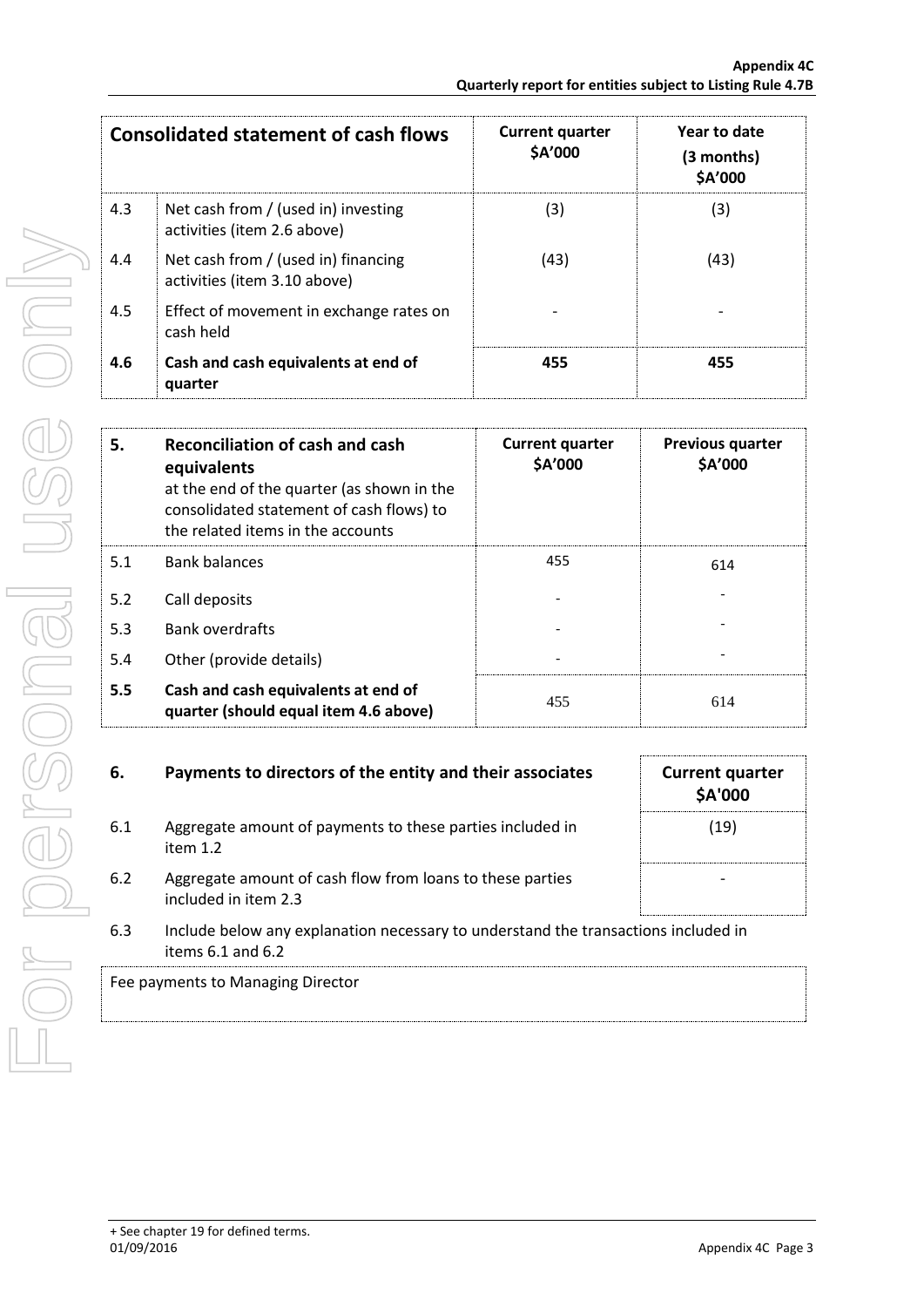| 7.  | Payments to related entities of the entity and their<br>associates                | <b>Current quarter</b><br>\$A'000 |
|-----|-----------------------------------------------------------------------------------|-----------------------------------|
| 7.1 | Aggregate amount of payments to these parties included in<br>item $1.2$           | (60)                              |
| 7.2 | Aggregate amount of cash flow from loans to these parties<br>included in item 2.3 | (3)                               |

7.3 Include below any explanation necessary to understand the transactions included in items 7.1 and 7.2

The amounts under 7.1 were paid to Grandbridge Limited The loan under 7.2 is to a 20% associate company

| 8.  | <b>Financing facilities available</b><br>Add notes as necessary for an<br>understanding of the position | <b>Total facility</b><br>amount at quarter<br>end<br>\$A'000 | Amount drawn at<br>quarter end<br>\$A'000 |
|-----|---------------------------------------------------------------------------------------------------------|--------------------------------------------------------------|-------------------------------------------|
| 8.1 | Loan facilities                                                                                         |                                                              |                                           |
| 8.2 | Credit standby arrangements                                                                             |                                                              |                                           |
|     |                                                                                                         |                                                              |                                           |

- 8.3 Other (please specify)
- 8.4 Include below a description of each facility above, including the lender, interest rate and whether it is secured or unsecured. If any additional facilities have been entered into or are proposed to be entered into after quarter end, include details of those facilities as well.

| 9.  | <b>Estimated cash outflows for next quarter</b> | \$A'000 |
|-----|-------------------------------------------------|---------|
| 9.1 | Research and development                        |         |
| 9.2 | Product manufacturing and operating costs       |         |
| 9.3 | Advertising and marketing                       |         |
| 9.4 | Leased assets                                   |         |
| 9.5 | Staff costs                                     | (30)    |
| 9.6 | Administration and corporate costs              | (92)    |
| 9.7 | Other (provide details if material)             |         |
| 9.8 | <b>Total estimated cash outflows</b>            | (122)   |